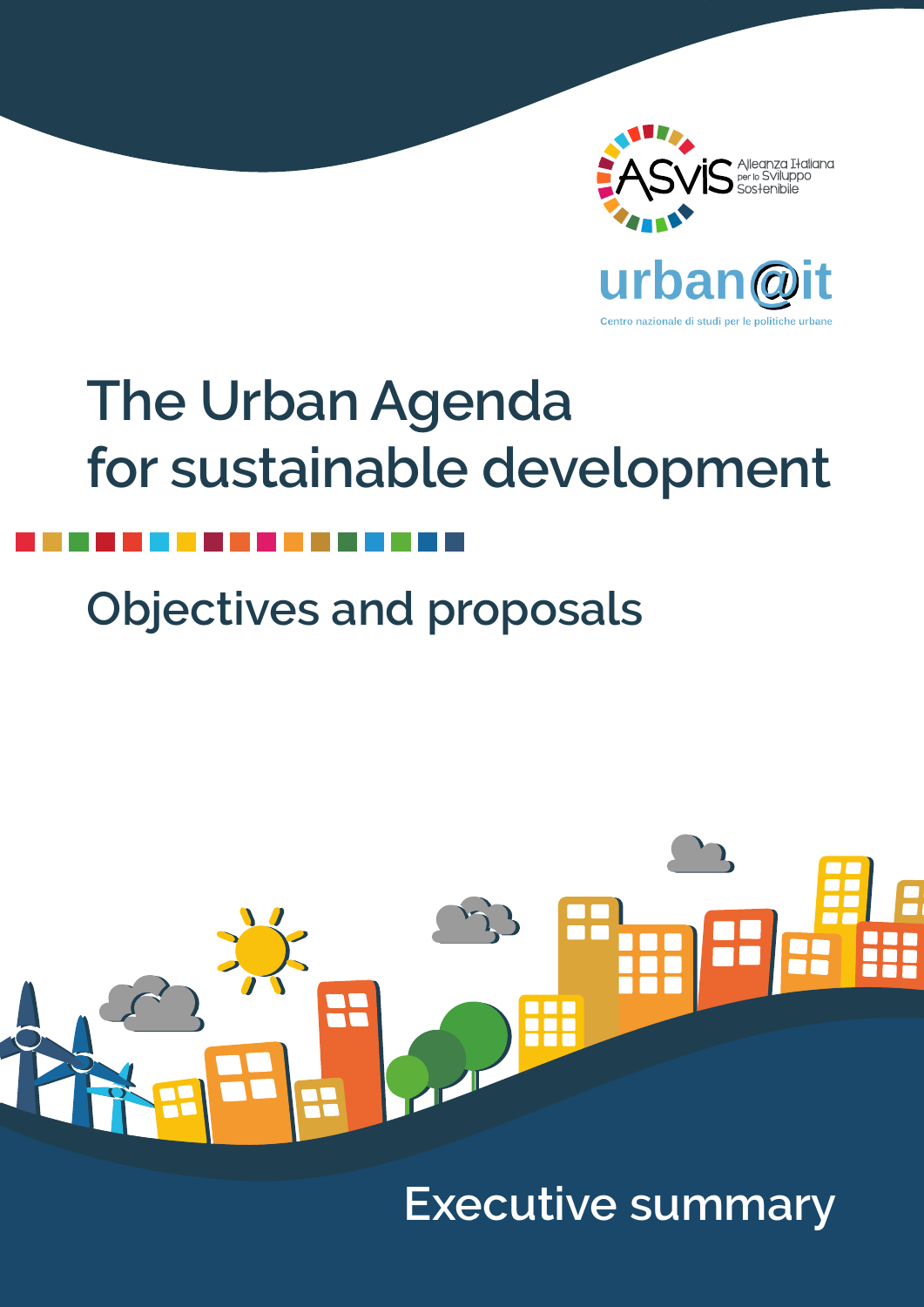## **Preface**

The *Urban Agenda for sustainable development. Objectives and proposals* is written by the Italian Alliance for Sustainable Development's (ASviS) working group on Goal 11 on sustainable cities (http://asvis.it/goal11/attivita/448-1290/composizione-del-gruppo-di-lavoro-11) and Urban@it, the National center for urban policy studies, following consultations held between May 29th and September 10th, 2017. The document is edited by **WalterVitali** in collaboration with **Giovanni Fini** and **Gianluigi Bovini**.

The **introduction** by **Antonio Decaro**, mayor of Bari and President of ANCI (the National Association of Italian Municipalities), stresses Italian municipalities' commitment towards the Sustainable Development Goals (SDGs) and emphasizes the need for a National urban agenda. The document develops into three chapters. The fist, titled **"The Urban Agenda for sustainable development"**, advances the report's fundamental proposal, namely that the national urban Agenda should be based on the UN 2030 Agenda's SDGs and on specific quantitative objectives for urban areas.

Setting specific quantitative objectives allows to measure progress towards specific goals, thus helping identify the best actions for their full achievement. With objectives tied to the territorial dimension, citizens can be directly involved in discussions on issues related to their daily lives. Furthermore, mayors and local authorities' government actions, including national policy proposals to Parliament and Government, can gain further legitimation. Said authorities can thus adopt these objectives as orientation for action without the need for legislative support.

The second chapter, titled **"The urban territory"**, draws attention on national, European and international challenges and definitions for "cities" and "urbanization". In order to allow for confrontation at international (or at least European) level, the analyses are based on Eurostat indicators, which classify areas by degree of urbanisation: densely populated areas *(cities)*; intermediate density areas *(towns and suburbs)*; thinly populated areas *(rural areas)*. *Urban areas* include both densely populated and intermediate density areas.

The third chapter, titled **"The objectives"**, comprises 17 paragraphs corresponding to the UN 2030 Agenda's 17 SDGs: 1. No poverty; 2. Zero hunger; 3. Good health and well-being; 4. Quality education; 5. Gender equality; 6. Clean water and sanitation; 7. Affordable and clean energy; 8. Decent work and economic growth; 9. Industry, innovation and infrastructure (divided into 1. Scientific research and 2. Digitalization); 10. Reduced inequalities (divided into 1. Income inequalities and 2. Inclusion of migrants and refugees); 11. Sustainable cities and communities (divided into 1. Housing policies and urban regeneration; 2. Urban mobility; 3. Sustainable land use and nature-based solutions; 4. Culture; 5. Air quality; 6. Green spaces); 12. Responsible consumption and production (divided into 1. Circular economy and 2. Innovative and sustainable public procurement); 13. Climate action; 14. Life below water; 15. Life on land; 16. Peace, justice and strong institutions (divided into 1. Security and 2. Investments and urban financial autonomy); 17. Partnerships for the Goals. Each of these objectives is connected to the 12 priorities of the Urban Agenda for the EU (Pact of Amsterdam) and to the objectives of the *National sustainable development strategy* approved by the Council of Ministers on October 2nd, 2017 and the Inter-ministerial Committee for Economic Planning *(Cipe)* on December 22nd, 2017.

The next pages present the tables, featured in chapter 3 at the end of each paragraph, summarizing the *International objectives, Italian positioning, National objectives* and *Necessary actions* related to each SDG.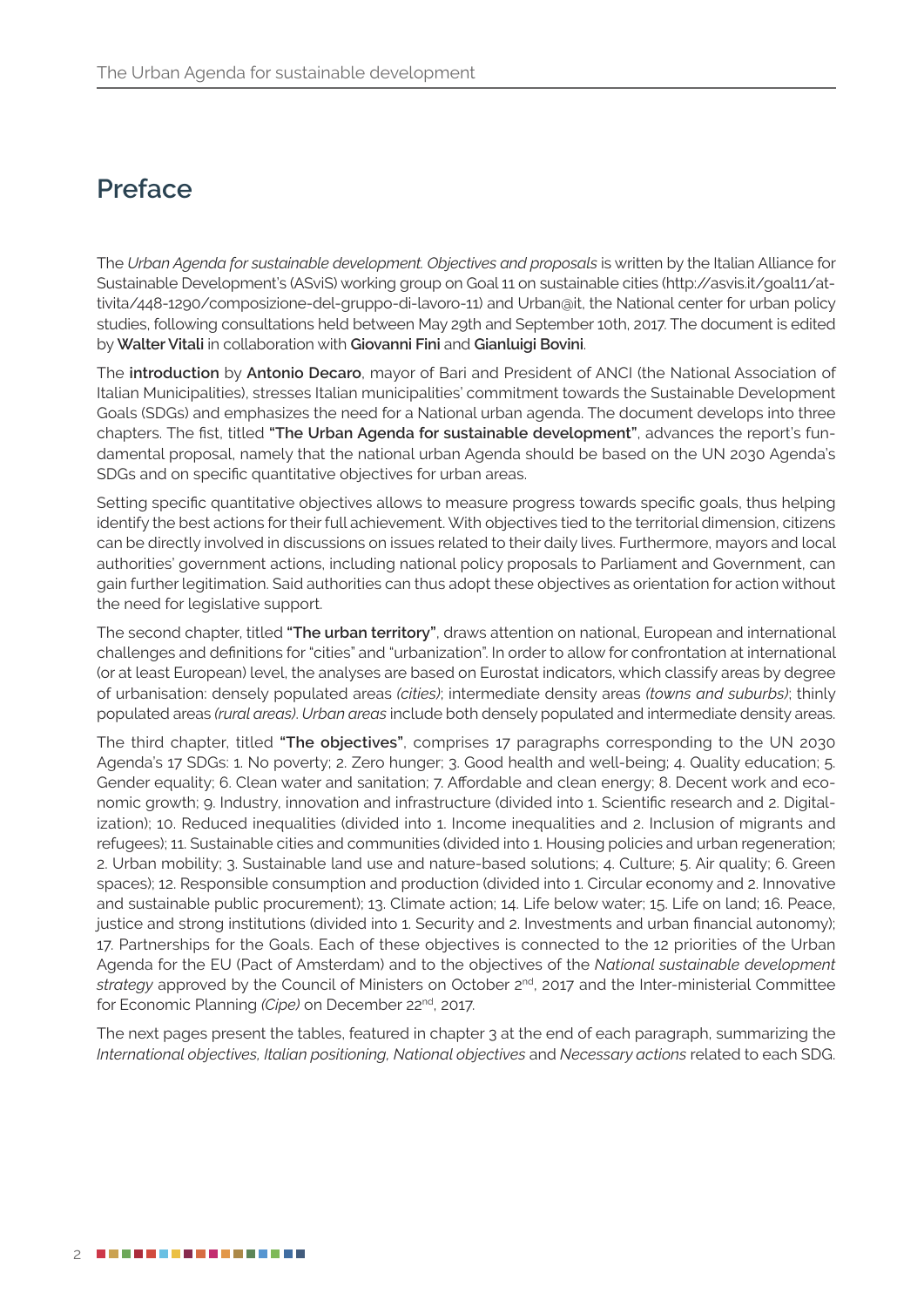### **BOX 1 - POVERTY**

### **International goals**

Europe 2020 strategy: 20 million less people in poverty conditions compared to 2008. The goal for Italy is 2.2 million less. In 2016, it was 0.8 million more than 2008, when it was equal to 23.57% of the population.

### **Italian context**

n 2016, there were 3 million more people at risk of poverty and social exclusion, two and a half times more than the target, for a total of 18.1 million people equal to 30% of the population (city 30,3%, smaller cities and suburbs 29.1%).

### **National goals**

The target for urban areas is to reduce by 1.7 million people in 2025 compared to 2008. In this way urban areas can contribute, in proportion to their population, to the national target for 2020 of - 2.2 million (- 5.2 million compared to 2016).

### **Actions to be taken**

a) Implementation of the law that introduces the inclusion income (Rei) ensuring homogeneity between the North and the South; b) development of local welfare as a fundamental complementary pillar; c) National Plan for Combating Poverty and Social Exclusion as foreseen by the 2016 Stability Law; d) evaluation of the effectiveness of the new intervention system.

### **BOX 2 - HUNGER**

### **International goals**

Goal 2 SDGs: End hunger, achieve food security and improved nutrition and promote sustainable agriculture by 2030. The percentage of undernourished people decreased from 15% in the period 2000-2002 to 11% in the 2013-2015 period (793 million people), but at the current rate the objective can not be achieved.

### **Italian context**

In 2014, 10.5% (EU 15.9%) of people were overweight, with a worse situation in rural areas (11.9%) as in the EU. Economic value of domestic food waste was equal to 8.1 billion in 2014.

### **National goals**

a) Adopt a food policy similar to the one adopted by the municipality of Milan, consistent with the 2015 Milan food policy pact; b) by 2025, halve the number of people suffering from obesity; c) reduce food waste by half by 2025, anticipating the target 12.3 by 5 years.

### **Actions to be taken**

a) The use of public agricultural areas for local agricultural and horticultural production; b) the development of communication campaigns aimed at all citizens in order to promote healthy and sustainable eating habits and conscious purchasing practices; c) the incentive for mechanisms for the recovery and redistribution of surpluses at all levels (condominium, market, distribution, canteens, etc.) and in the different portions of urban areas.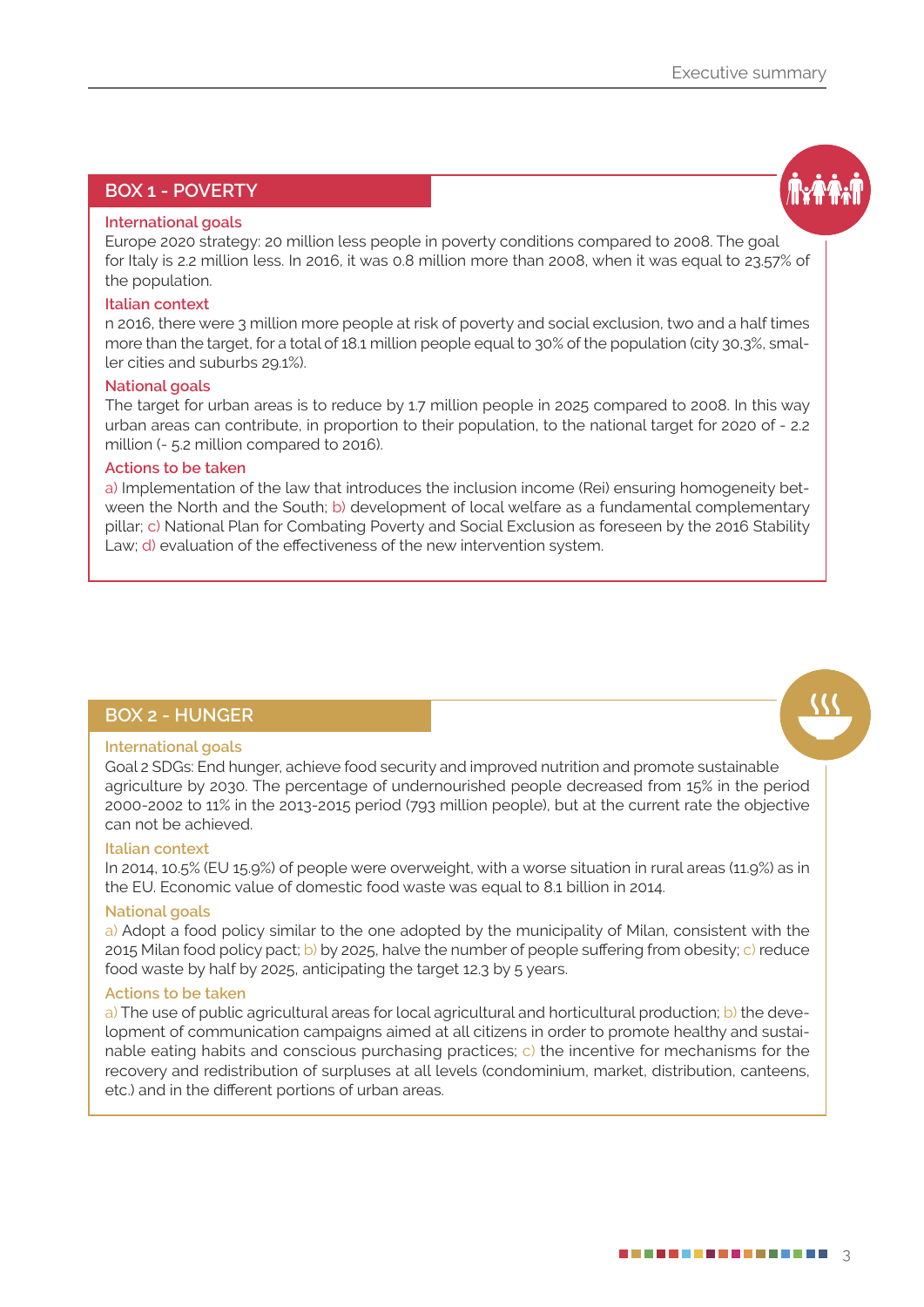### **BOX 3 - HEALTH AND WELL-BEING**

### **International goals**

a) Reduce premature mortality by 2020; b) increase life expectancy; c) reduce health inequalities;

d) improve well-being; e) achieve universal coverage of health services; f) by 2025, reduce chronic non-communicable diseases (cardiovascular NCDs, tumors, respiratory diseases and diabetes) by 25%.

### **Italian context**

Life expectancy at birth is equal to 82.7 years (80.3 years for men and 84.9 for women) and, in the EU, is equal to 80.6 years in 2015, second best result after Spain. Drug consumers amount to 2.3 million in 2011 and alcohol-dependents to 70,000 in 2012. Deaths at work in 2014 are equal to 2.34 per 100,000 employed (1.81 in the EU).

### **National goals**

In urban areas, reduce: a) 25% early mortality due to NCDs by 2025 (WHO); b) 25% of drug users and alcohol dependents by 2025; c) accidents at work by 2020 below the 2016 European average.

### **Actions to be taken**

a) Integrated programs for the main risk factors (smoking, alcohol, diet, sedentary lifestyle) to promote healthy behavior by activating community networks; b) integrated addiction-prevention strategies; c) improvement of prevention and control of risks at work; c) reduction of territorial inequalities of health through the rigorous application of essential levels of assistance (Lea).

### **BOX 4 - EDUCATION**

### **International goals**

Europe 2020 strategy: reduce below 10% for the 18-24 range the share of early school drop-outs (11% in 2015), in Italy currently less than 15-16%; increase up to 40% of 30-34 range with a university education (38.7% in 2015) which is currently 26 - 27% in Italy.

### **Italian context**

In 2015, the share of early school drop-outs was 14.7% (17.5% male, 11.8% female), similar to cities (14.8%), while in European cities it was 9.8%, less than the total EU average of 11%. 25.3% of people in the 30-34 range have a university education, which makes Italy last in the EU (the percentage is 31.7% for cities).

### **National goals**

Achieving in 2025 in the urban areas the goal that Europe had set for 2020, that is the reduction of school dropout to less than 10% in the age group 18-24 years and 40% of graduates in the age group 30 - 34 years.

### **Actions to be taken**

a) Early intervention (tutoring and cooperation with parents) to prevent school dropouts; b) support for care, early childhood education and the inclusion of family contexts at risk; c) investments for new urban university campuses and student services.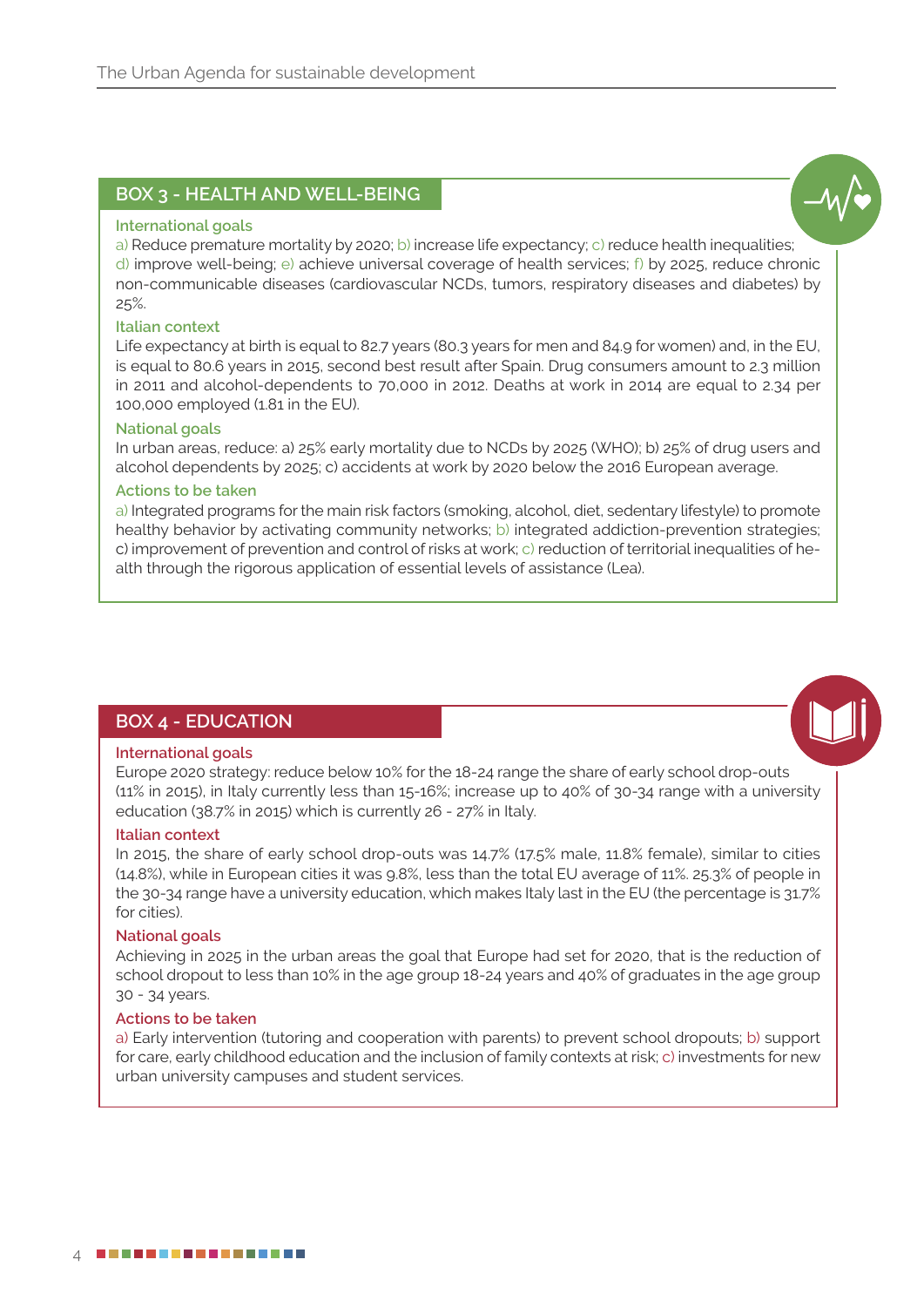### **BOX 5 - GENDER EQUALITY**

### **International goals**

EU goals for 2019: a) 0% Gender employment gap; b) child care for 33% of children under the age of 3 and for 90% between the age of 3 and the that of compulsory education; c) 40% of participation of the underrepresented gender among the non-executive directors of companies listed on the Stock Exchange.

### **Italian context**

The Eige (Autonomous EU agency) gender disparity index is equal to 41.1 on 100 (EU 52.9) in 2012, 20th place in the EU. In 2014, 31.5% of women aged 16 to 70 had suffered some form of violence in their lives, and 16.1 had suffered stalking.

### **National goals**

Bring the Eige gender disparity index to 60 out of 100 in urban areas by 2025 with an increase of 50% compared to today.

### **Actions to be taken**

a) Adapt legislation to include parental leave and flexible working arrangements; b) support municipalities for the development of services for early childhood; c) application of the principle of equality in compensation; d) improvement of gender balance in public and private decision-making bodies; e) increase of actions against all forms of gender-based violence, even by measures to supporting victims.

### **BOX 6 - WATER**

### **International goals**

The 2000 Framework Directive established hydrographic basin management and set 2015 as the deadline for all European waters to be in a good ecological condition.

### **Italian context**

The hydrographic basin of the Eastern Alps presents the best picture with 56% of rivers and 34% of lakes in good or better ecological status in the 2010-2015. The loss of drinking water due to poor pipelines was 38.2% and the purification service reached 88% of the citizens in provincial capitals (EU infringement procedure) in 2015.

### **National goals**

Reduce, in the urban areas, the losses of water distribution networks within the physiological threshold of 10-20% (2/3 less than today) by 2030. Bring all the waters to a good status by 2025 in compliance with EU regulations (infringement procedure) for urban waste water by 2020.

### **Actions to be taken**

a) Create a national plan for the modernization of water distribution networks; b) update the plans for the integrated water service based on the Water safety plan; c) improve the state of water purification.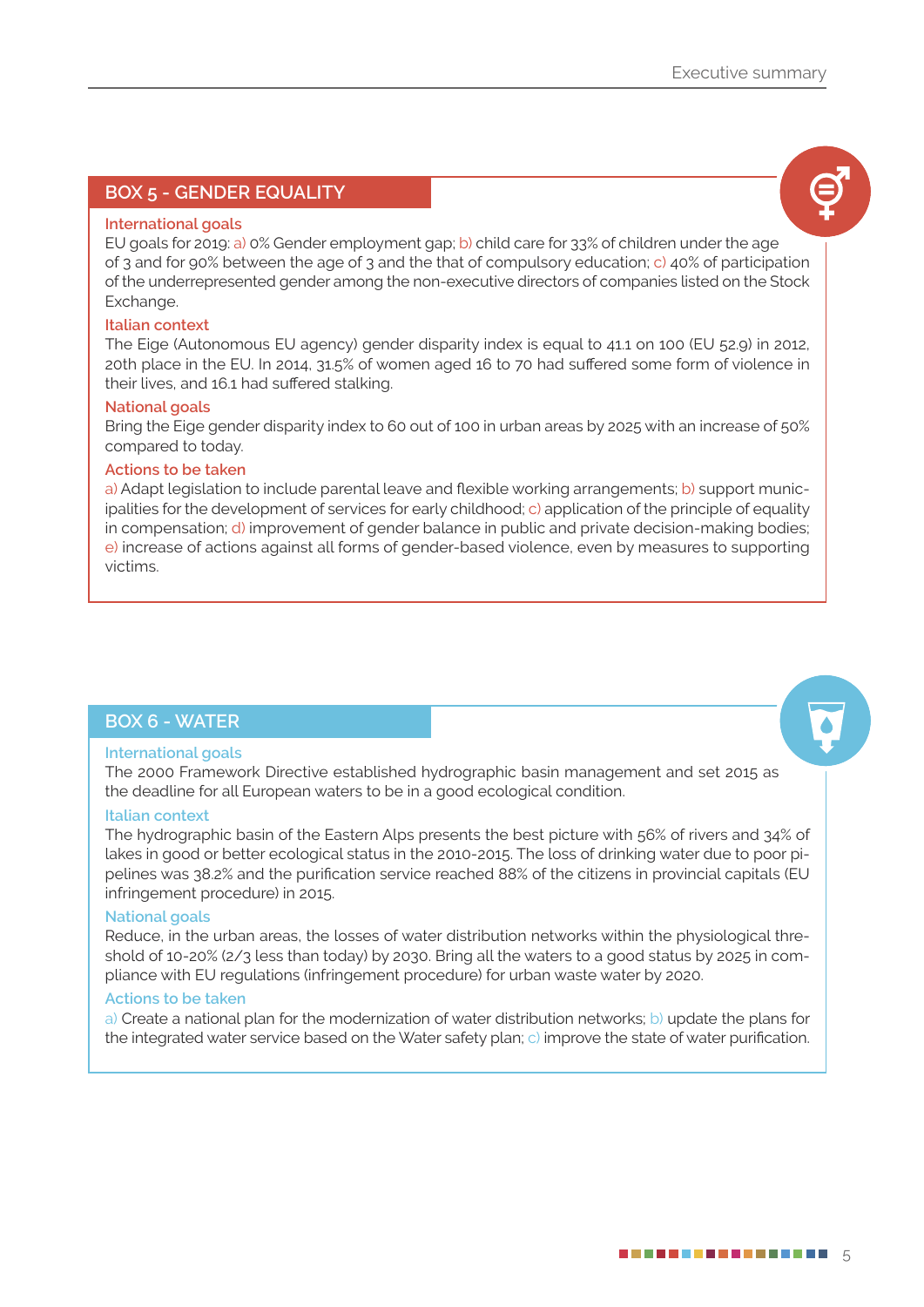### **BOX 7 - ENERGY**

### **International goals**

The Communication of the Commission of November 2016 sets the following goals for 2030: a) reduce greenhouse emissions by 40% compared to 1990; b) Improve energetic efficiency by 30%; c) At least 27% percent of all energy produced from renewable sources. The COP 21 requirements are higher.

### **Italian context**

In 2014, EU greenhouse emissions were at 77,05 (base year 1990=100), and 81,36 in Italy (ranks as 14th). In the EU, 16% of produced energy came from renewable sources; the percentage was 17,1% in Italy (ranks as 15th). Primary energy consumption in the EU was 1507,1 Toe (the 2020 target is 1483 Toe) and in Italy 143,8 Toe (the 2020 target is 158 Toe, therefore already reached).

### **National goals**

The target for urban areas is to reach, by 2025, the 2030 EU goals by the means of "Paesc" within Mayors adapt.

### **Actions to be taken**

a) Elaborate a National Climate and Energy Plan by 2018 in order to synchronise the new National Energy Plan (Sen) of 2017 with the European objectives; b) Support cities in the creation and implementation of "Paesc". c) Coordinate the policies of different government subjects and levels to truly put in place a National System for Energetic and Climate Sustainability; d) Implement the National Action Plan for the Promotion of Nearly Zero-Consumption Housing.

### **BOX 8 - EMPLOYMENT**

### **International goals**

2020 EU Strategy: raise the employment rate of those aged 20-64 to 75%, Italy is currently at 67- 69%. The rate was 70,1% in 2015, 0,2% less than that of 2008.

### **Italian context**

The employment rate was 60,5% in 2015, well below the EU average (with a large gender gap. 70,6% for men and just 50,6% for women) but without relevant differences among areas with a different level of urbanization (61,3% in cities, 60,5 in smaller cities or suburbs).

### **National goals**

The goal for urban areas is to reach, by 2030, the European target for 2020, namely an employment rate of 75%.

### **Actions to be taken**

a) Introduce fiscal incentives for companies that employ young people on a permanent contract; b) Establish institutes for the employment, education and support for those who lost their job; c) Introduce new financial instrument for startups and facilitate entrepreneurship; d) Create strategies for work-life balance in order to reach a higher employment of women.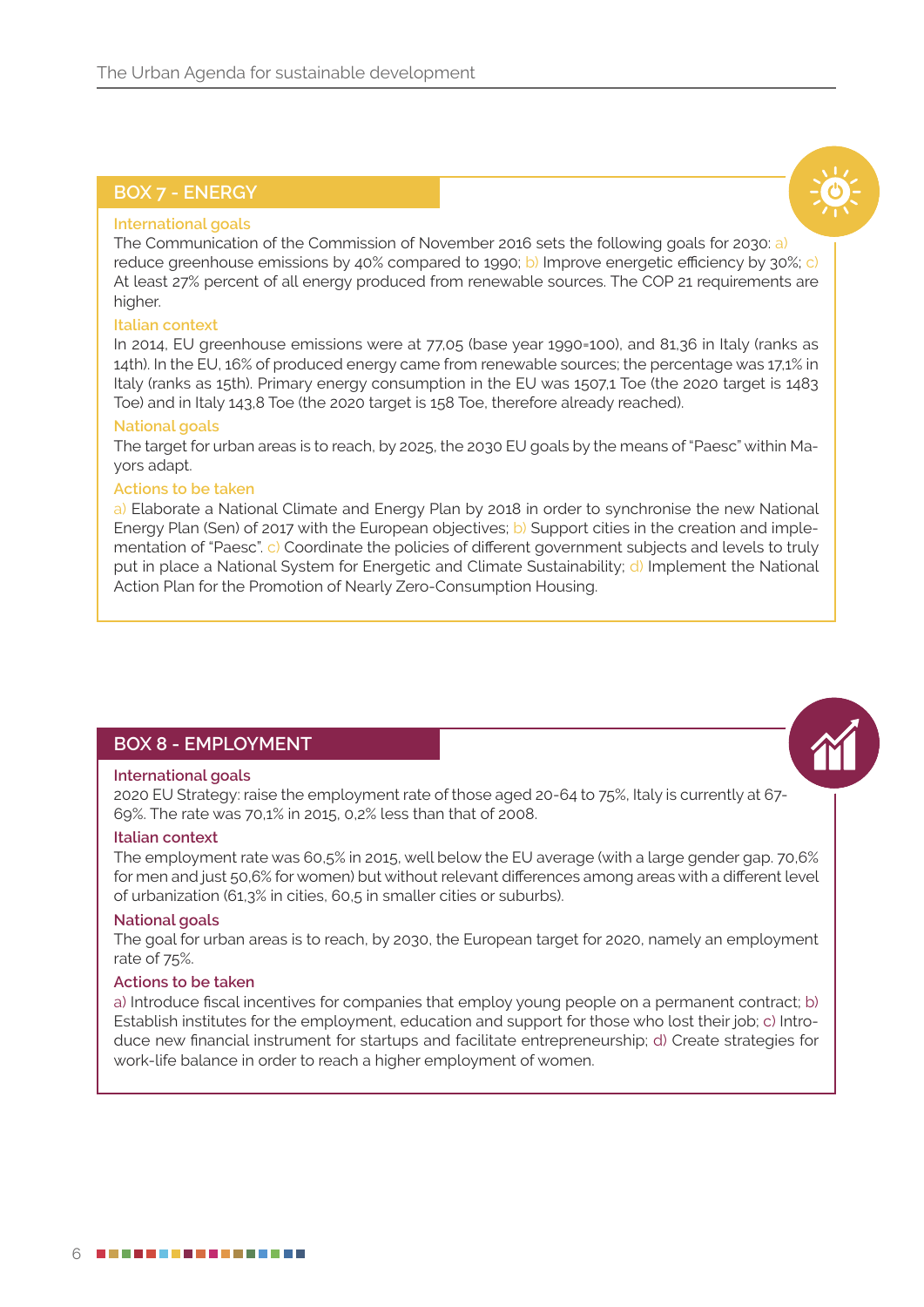### **BOX 9.1 - RESEARCH**

### **International goals**

Europe 2020 strategy: increase research expenditure to 3% of GDP (1.53% for Italy)

### **Italian context**

The R&S expenditure was equal to 1.33% of GDP in 2015 (the same is 2% in the EU).

### **National goals**

Reaching, by 2030, the goal that the EU had set for itself for 2020: a spending of 3% of GDP.

### **Actions to be taken**

a) Real application of competence and value, rather than seniority and expenditure, as guiding criteria for research centres and universities; b) development of public research demand also through Precommercial procurement; c) promoting expert knowledge and its transfer as a strategic resource for territorial innovation.

### **BOX 9.2 - DIGITAL TRANSITION**

### **International goals**

a) 30 Mbps high-speed broadband for all by 2020; b) 100 Mbps Ultra high-speed broadband for 50% of the EU population by 2020 (EU Digital Agenda).

### **Italian context**

30 Mbps broadband for 35.4% of the population and 100 Mbps broadband for 11% in 2016.

### **National goals**

In urban areas, reach: a) the goals of the European Digital Agenda for 2020, 30 Mbps broadband for all and 100 Mbps for 50% of the population; b) the European average of 2016 for basic digital skills by 2020 (56% of the population, 44% in Italy in 2016); c) the 2016 EU average of Internet usage by 2020 (79% of the population, 67% in Italy as of 2016).

### **Actions to be taken**

a) Development of smart cities for the implementation of the 2014-2020 Digital Growth and Ultra-Broadband Strategy; b) facilitations for operators where there is a market demand to reach buildings with fibre optics, including through land registries; c) public investments in areas where the market demand is not sufficient.

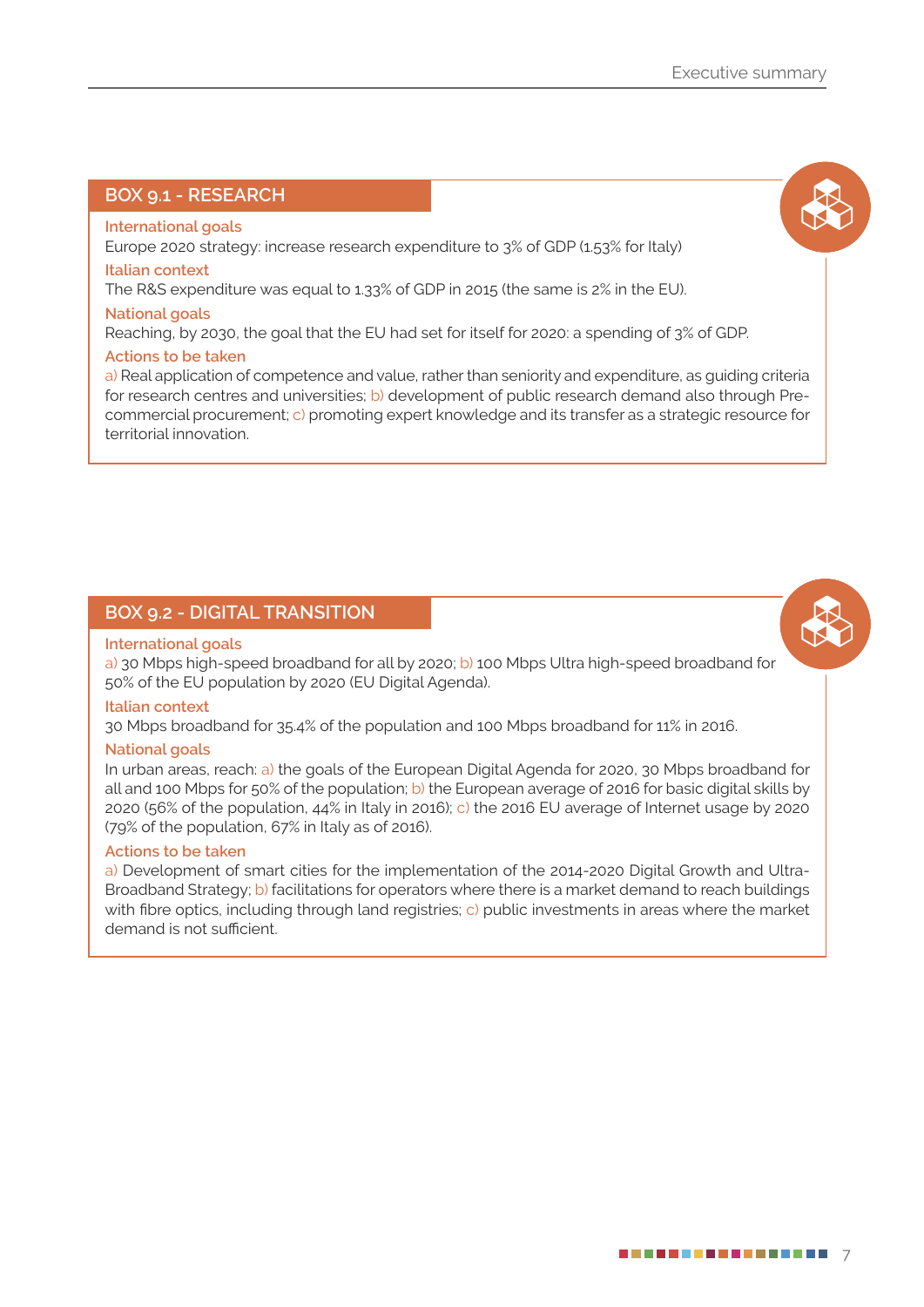### **BOX 10.1 - INCOME INEQUALITIES**

### **International goals**

Target 10.1 SDGs: By 2030, progressively sustain the bottom 40 percent's income growth at a higher rate than the national average. In the EU, the Gini coefficient (0 being absolute equality, 100 absolute inequality) increased by 0.5% from 2010 to 2015 (index equal to 31). The share of income of the bottom 40% fell by 0.4% in the same period (20.9% in 2015).

### **Italian context**

The Gini coefficient increased above European average (+ 0.7%) from 2010 to 2015, and the index is higher than the EU average as well (equal to 32.4). The share of income of the bottom 40% fell more than the European average (equal to 0.5%) in the same period.

### **National goals**

a) The reduction of the Gini coefficient, which measures income inequalities, to the European average by 2025; b) Income growth of the bottom 40% of the population at a higher rate than the national average by 2025.

### **Actions to be taken**

a) The coherent implementation of the Prime Ministry's Decree of 12 January 2017 concerning standard healthcare provision ("Livelli Essenziali di Assistenza", Lea); b) the full implementation of the twenty principles within the European Pillar of Social Rights adopted by the Commission on 26 April 2017; c) pre-redistribution interventions that enhance the effective equality of access to opportunities and the formation of primary incomes, starting from education and healthcare; d) redistributive measures to ensure the actual progressiveness of the tax system.

### **BOX 10.2 - MIGRANTS AND REFUGEES**

### **International goals**

Controversial issues at EU level: a) the relocation of refugees and asylum seekers from countries of arrival; b) the review of Dublin Regulation on asylum seekers; c) Italy's proposal for a Migration compact, an agreement to support development of countries from which the greatest flows of refugees and migrants originate.

### **Italian context**

The share of foreign-born people in Italian metropolitan areas was equal to 8.08% in 2011, the EU average was 10%. In 2015, the share of total foreign-born population at risk of poverty and social exclusion was equal to 49.8% of men (EU 28.2%) and 45.8% of women (EU 28.98%).

### **National goals**

To halve, by 2030, the current gap between foreign-born and indigenous population at risk of poverty and social exclusion (22.7 points for men and 16.5 for women in 2015) in urban areas, bringing the percentage of foreign population in these conditions below the current European average of 39%.

### **Actions to be taken**

a) Urban building and social intervention programs that pursue mixed housing and avoid the creation of marginalized areas; b) integration of immigration and social policies, labour and urban development; c) fighting illegal immigration and reducing the time required to obtain asylum; d) implementation of October 2016's Anci Plan for the Distribution of Refugees and Asylum Seekers issued by the Ministry of the Interior.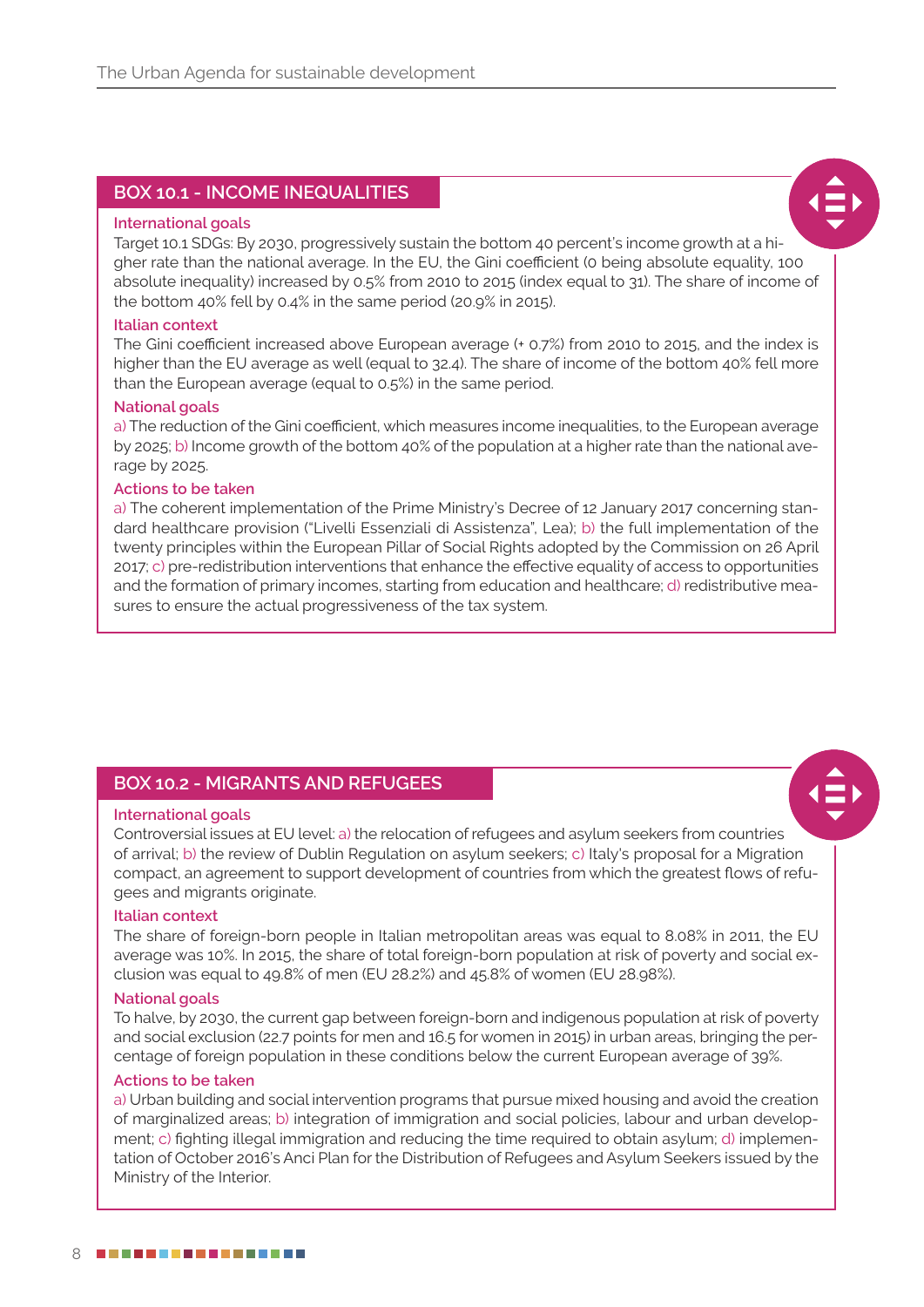### **BOX 11.1 - HOUSING**

### **International goals**

eduction of the number of people living in households without access to basic services, as part of the fight against poverty. In 2015, the average proportion of people living in households without access to basic services in Europe was 5,2% (small cities 4%, rural areas 6,2%).

### **Italian context**

In 2015, the share of people living in households without access to basic services in Italy was 11,3% (small cities 8,6%, rural areas 9,2%). Italy is in a countertrend compared to Europe: the problem is concentrated in the cities.

### **National goals**

The 2030 goal for urban areas is to reduce (by 2/3 compared to 2015) the share of people living in households without access to basic services below the threshold of 4%.

### **Actions to be taken**

a) Creating a 6 to 10 year long Strategic Plan for Italian city as an evolution of experience gained from public tenders for the peripheries: b) A National Strategy for the regeneration of suburbs regarding social issues, security and energetic efficiency; c) Increased funding for the "Piano di casa" (regulation n. 80 year 2014); d) Implementation of the agreement between the Government and Anci for the welcoming of refugees.

### **BOX 11.2 - MOBILITY**

### **International goals**

The European goals are: a) Halve the number of fossil fueled cars by 2030 and abrogate them by 2050; b) Halve the number of deadly road accidents by 2020 and get close to the goal of zero deadly accidents by 2050; c) Develop zero-emissions city logistics by 2030.

### **Italian context**

In 2015, the average length of the public transport infrastructure in Italy (compared to the European average index equal to 100) was 47,1 for street cars, 46,5 for the subway, 51,4 for urban railways. In 2012, only in 3 of the 19 Italian metropolitan cities transport by foot, bicycles, and public transport exceeded transport by cars.

### **National goals**

The goal for urban areas is getting equal share in urban transport between cars and other means of transport by 2020.

### **Actions to be taken**

a) Make investments in order to bridge the infrastructural gap in public transportation; b) Finance suburban railways from the over tool of urban motorways; c) Increase the public transport offer starting from Southern cities; d) Incentivize an intelligent, electric, cyclable, and pedestrian mobility.

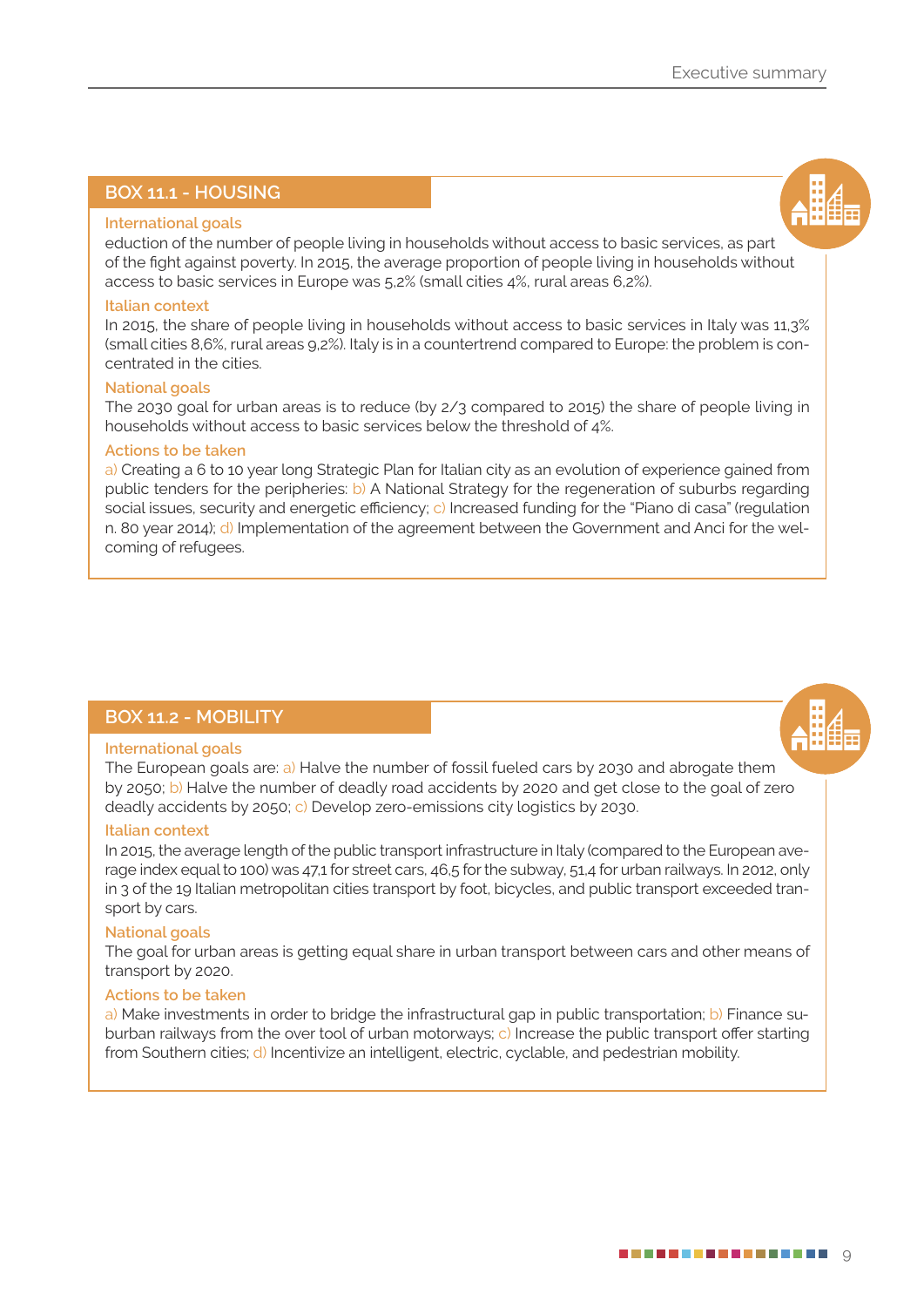### **BOX 11.3 - SOIL**

### **International goals**

The European target is to eliminate soil consumption by 2050 (and by 2020, reduce the average consumption to 1,6 mq/inhabitant per year). The UN Agenda sets the ambitious goal of eliminating soil consumption by 2030.

### **Italian context**

In the periods 1990-2000 and 2000-2006, the growth of artificial soil in Italy has exceeded the European average (1990-2000 Italy +6,4%, UE +5,7%; 2000-2006 Italy +3,3%, UE +3%). In 2008-2013, the soil consumption rate in Italy was 3,2 mq/inhabitant. The same indicator decreased in the period 2013- 2015 reaching 2 mq/inhabitant.

### **National goals**

In order to reach the national target, the goal is reducing by 20% the net soil consumption in urban areas (from 2 to 1,6 mq/inhabitant) by 2020.

### **Actions to be taken**

a) Speeding up the approval of law AS 2383, distinguishing the building cost between free soil and covered soil; b) Creating a database for the areas available for requalifying process; c) Implementation of a National Action Plan between regions and local administrations in order to reach the goal.

### **BOX 11.4 - CULTURE**

### **International goals**

Maintenance of cultural heritage is one of the duties of the Europen Union. The program "Europa creativa" 2014-2020 sustains the cultural and creative sector.

### **Italian context**

In 2014, Italian cities allocated 2,9% of total public expenditure (10 EUR per capita) to cultural aims. However, in order to fully understand the situation, we must also consider the huge territorial differences (Florence 162,3 euro; Naples 15,22 euro). The national expenditure for cultural services in 2014 was 0,3% of the GDP (the EU average is equal to 0,5%).

### **National goals**

By 2030, increase the public expenditure in the cultural sector particularly in the most populated areas, in order to bridge the gap with the European average and to reduce the strong imbalance between Northern and Southern Italy.

### **Actions to be taken**

a) Increase the quality and productivity of public cultural expenditure, identifying minimum standards in relation to the performance indicators (number of visitors, etc.) b) Promote culture and tourism as principal drivers of the urban economy; c) Increase the number of cultural users as an inclusion driver for migrants as well.

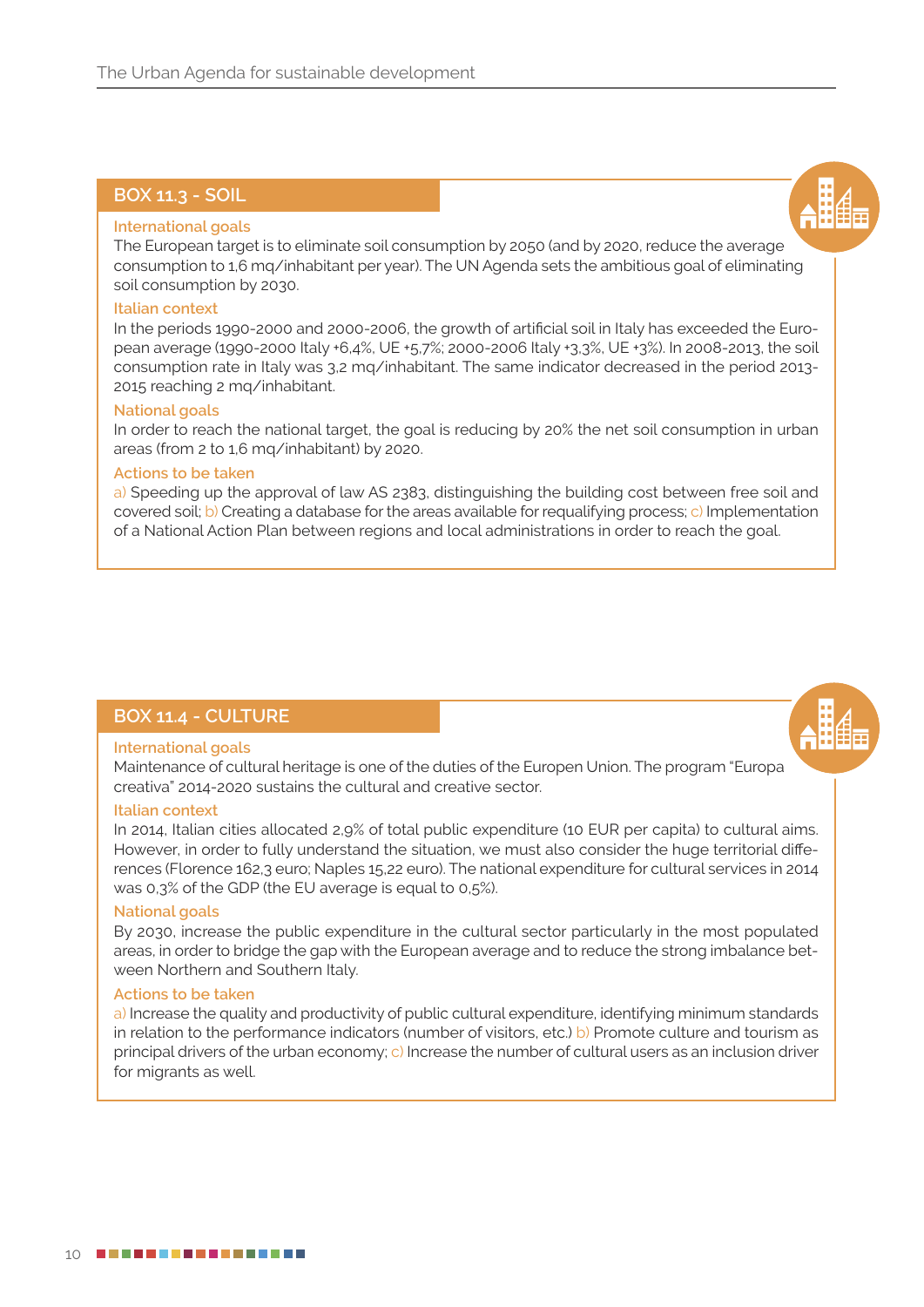### **BOX 11.5 - AIR**

### **International goals**

The European goal is to reduce the PM 2,5 emissions from the level of 25 µg/mc in 2015 to 20 µg/mc by 2020. The World Health Organization's (WHO) threshold is 10 µg/mc. The European threshold for PM 10 is 40 µg/mc.

### **Italian context**

In 2014, 20,1% of urban population in Italy was exposed to excessive concentration of PM 2,5-10, whereas the European average was 15,9% in 2013. In the same year, Italy was the first European country for the number of deaths related to Pm 2,5 nitric oxide and nitrogen dioxide.

### **National goals**

The Goal for Italian cities is to respect, by 2025, the PM 2,5 threshold established by the WHO.

### **Actions to be taken**

a) Implementing an integrated national plan that touches on transportation, cooling housing implants, the industrial sector and green infrastructure. b) Inter-institutional cooperation and integration with the Ministry of the Environment's Quality of Air Table; c) Strengthen the local monitoring systems d) Coordinated approach to solve the problem of the quality of air in the "Pianura Padana".

### **BOX 11.6 - VERDE**

### **International goals**

The EU directive Natura 2000 promotes natural habitat conservation and the issue is part of the Mayors adapt for the adaptation to climate change.

### **Italian context**

Italy has 2310 sites recognized by the Natura 2000 network. In 2014, the urban green land in Italian state capitals was 2,7% of the total land with an average of 31,1 mq per inhabitant, and the average growth of urban gardens was 4,9%.

### **National goals**

By 2030, reach 50 mq of green urban area per resident by average, an increase of ⅔ compared to the 2014.

### **Actions to be taken**

a) Recognise the urban green area as a whole (comprising both public, private, urban, and suburban) getting beyond the urbanistic standard; b) creation of new categories for green areas aimed at confronting climate change; c) incentive for the inclusion of a plant component in renovations and new buildings.

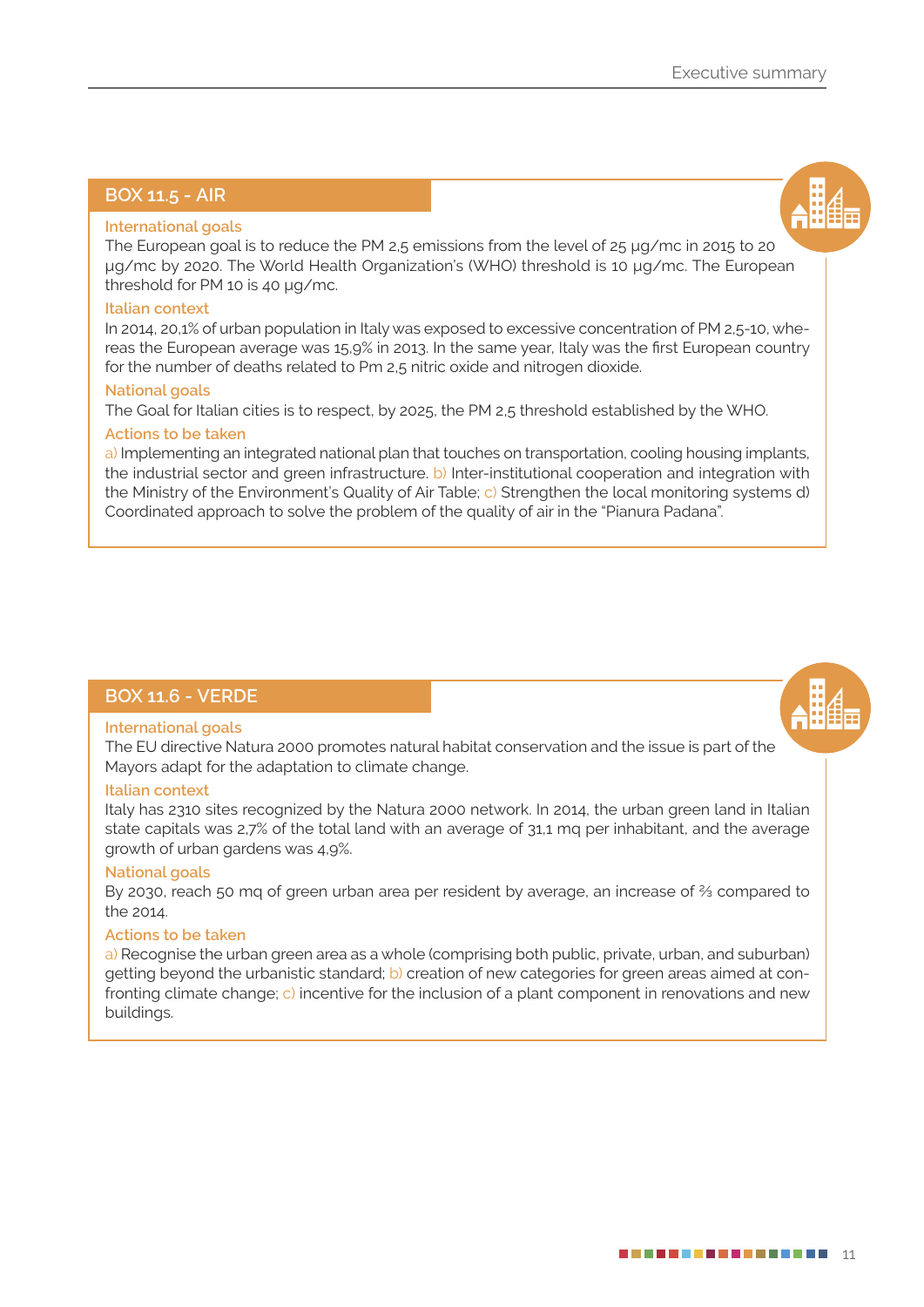### **BOX 12.1 - CIRCULAR ECONOMY**

### **International goals**



The new European circular economy targets include: a) reusing and recycling at least 65% of all waste by 2030; b) recycling at least 75% of packaging waste by 2030; c) reducing to a maximum of 10% the proportion of waste disposed in landfill sites by 2030; d) adopting measures to incentivize ecological ways of production that avoid waste generation.

### **Italian context**

In 2016 the proportion of urban waste recycled was at 52,5%; Italy has therefore missed by 7 years the 2009 date fixed by EU regulations to reach a target of 50%.

### **National goals**

The target set for urban areas is to reach European goals fixed for 2035 (65% recycling rate, maximum of 10% of waste disposed in landfill sites), with the rate of separate waste collection at 70% by 2025 and 80% by 2030, thus extending the good practices already afoot.

### **Actions to be taken**

a) A primary commitment of metropolitan areas where the issue of waste management has not yet been solved; b) the creation of a National Action Plan on circular economy in order to catch up with the accumulated delay; c) promotion of waste prevention in order to further reinforce measures within the National Plan.

### **BOX 13 - CLIMATE CHANGE AND NATURAL DISASTERS**

### **International goals**

Target 11.5 of the SDGs: By 2030, significantly reduce the number of deaths and the number of people affected by disasters, including water-related disasters.

### **Italian context**

The yearly rate of deaths caused by landslides or floods was, on average, 5 for every 10 million inhabitants in the 2011-2015 period, and the average number of people evacuated was 9,5 on 100 thousand inhabitants during the same period. The damage caused by natural disasters from 1944 to 2012 amounts to 3,5 billion euros per year. Less than 500 million euros per year have been invested in 1991-2012 for hydrogeological safety, and around 137 million euros have been invested from 2010 to 2016 to prevent the damage caused by earthquakes.

### **National goals**

Increase investments aimed at the prevention of damage and the adaptation to climate change (e.g. Italia sicura, Casa Italia), with an increasing trend in the first years (2 to 3 billion euros per year), and a stable trend from 2030 onwards as to reduce the number of victims and people affected.

### **Actions to be taken**

a) By 2020, create integrated, local plans of adaptation both for climate change (e.g. Mayors adapt) and for the prevention of damage caused by natural disasters. These plans should also function as Resilience Plans (see Unisdr) for densely populated areas. b) Coordination between Italia sicura, Casa Italia and international strategies, such as the Ministry of the Environment's adaptation plan and the Sendai framework for disaster risk reduction 2015-2030 of the Civil Protection Department. c) The integration of seismic and hydrogeological security interventions and National Strategy for Urban Regeneration (see target 11.3).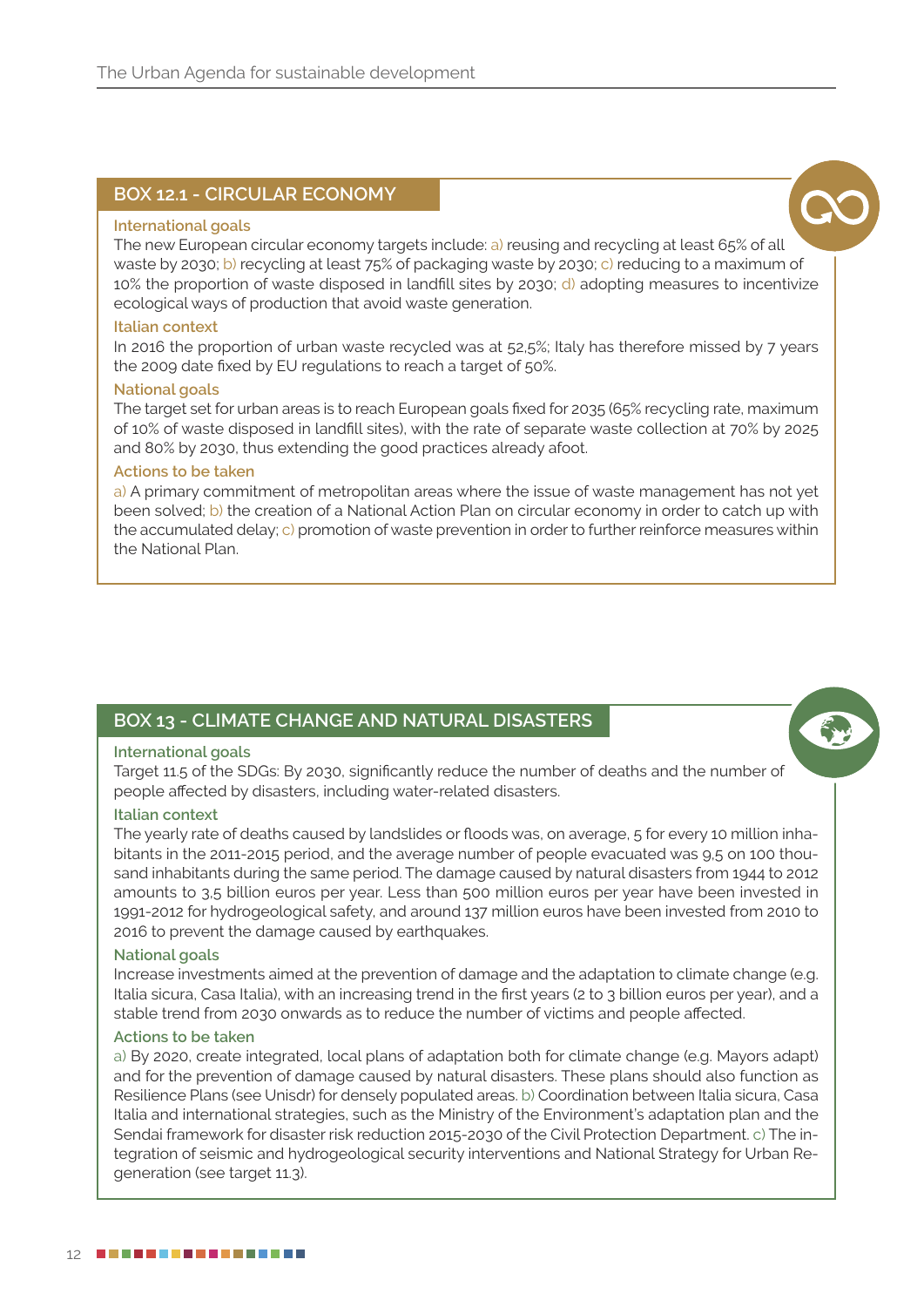### **BOX 14 - LIFE BELOW WATER**

### **International goals**

The 2008 EU Marine Strategy Framework Directive establishes that the good condition of seawaters and coastlines is to be reached by 2020. Although the acidity levels of oceans have increased in 2014, 87% of coastline swimming sites had an excellent quality of water in 2015 (a 5,7 percentage point increase compared to 2011).

### **Italian context**

90% of the Eastern-Alps district waterbodies has a good quality. The percentage is 82% in Campania, 79% in Central Apennine Mountains, 64% in Sardinia (with a further 5% of elevated quality). The numbers are lower for other Italian districts.

### **National goals**

Reaching, by 2020, a good environmental state of seawaters and coastlines in urban areas to contribute at the national goal.

### **Actions to be taken**

a) Strict and careful implementation of monitoring systems and actions set forth by legislative decree n. 190 of 2010 for transposition of the EU directive. b) The prompt adoption of a National Action Plan for Natural Capital based on the first Report on the state of Natural Capital in Italy. c) Strengthening the system of protected marine areas, thus valorising its fundamental role in the protection of biodiversity and in ecosystem services.

### **BOX 15 - LIFE ON LAND**

### **International goals**

Target 15.5 of the SDGs: Take urgent and significant action to reduce the degradation of natural habitats, halt the loss of biodiversity and, by 2020, protect and prevent the extinction of threatened species. Within the EU, the common bird index (base year 1990 = 100) is, after a sharp decline in the '90s, fairly stable in the past few years (87,4 in 2014). The index representing sufficiency of sites protected under EU Habitats directive was 92% in 2014.

### **Italian context**

In 2016, 31% of vertebrates, more than 15% of vascular plants and 22% bryophytes and lichens were at risk of extinction. Loss and degradation of habitats (around 120 species) and pollution (around 80 species) are the main threats to terrestrial vertebrates, excluding birds.

### **National goals**

The objective for urban areas is to contribute to the inversion of the negative tendency in terms of biodiversity (including flora and fauna) by 2020 and to bring about and consolidate a positive trend by 2025.

### **Actions to be taken**

a) Protection and preservation of all the urban ecosystems while integrating the need for the protection of biodiversity and of ecological connectivity; b) Improving the ecological services' knowledge on the state of urban ecosystems; c) Recovery of areas fallen into disuse in order to regain further natural habitats.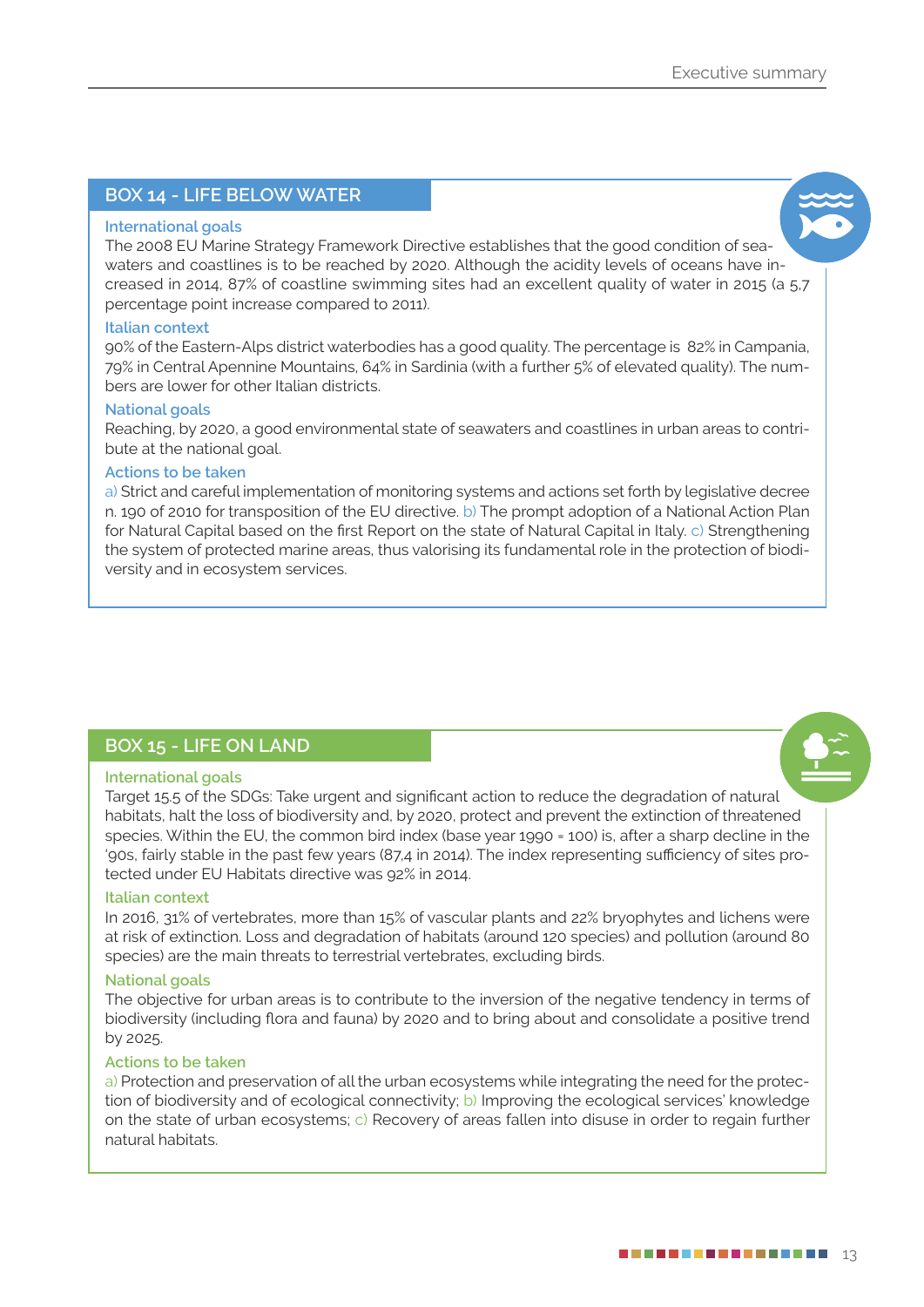### **BOX 16 - SECURITY**

### **International goals**

SDG 16: Significantly reduce all forms of violence and related death rates everywhere

### **Italian context**

In 2014, 0,78 homicides were recorded for every 100 thousand inhabitants. Italy has a high per house theft rate and is fourth worst in terms of robbery. In 2015 data decreased in relation to many crimes.

### **National goals**

In every three year period until 2030, Maintain a constant positive trend for all indicators in the urban area.

### **Actions to be taken**

a) Execution and control of act n. 48 of 2017 on the safety of cities; b) Reform of municipal police. c) Establishment of an integrated system of urban safety based on prevention strategies, counteraction of social exclusion, and the improvement of living conditions and civic participation.